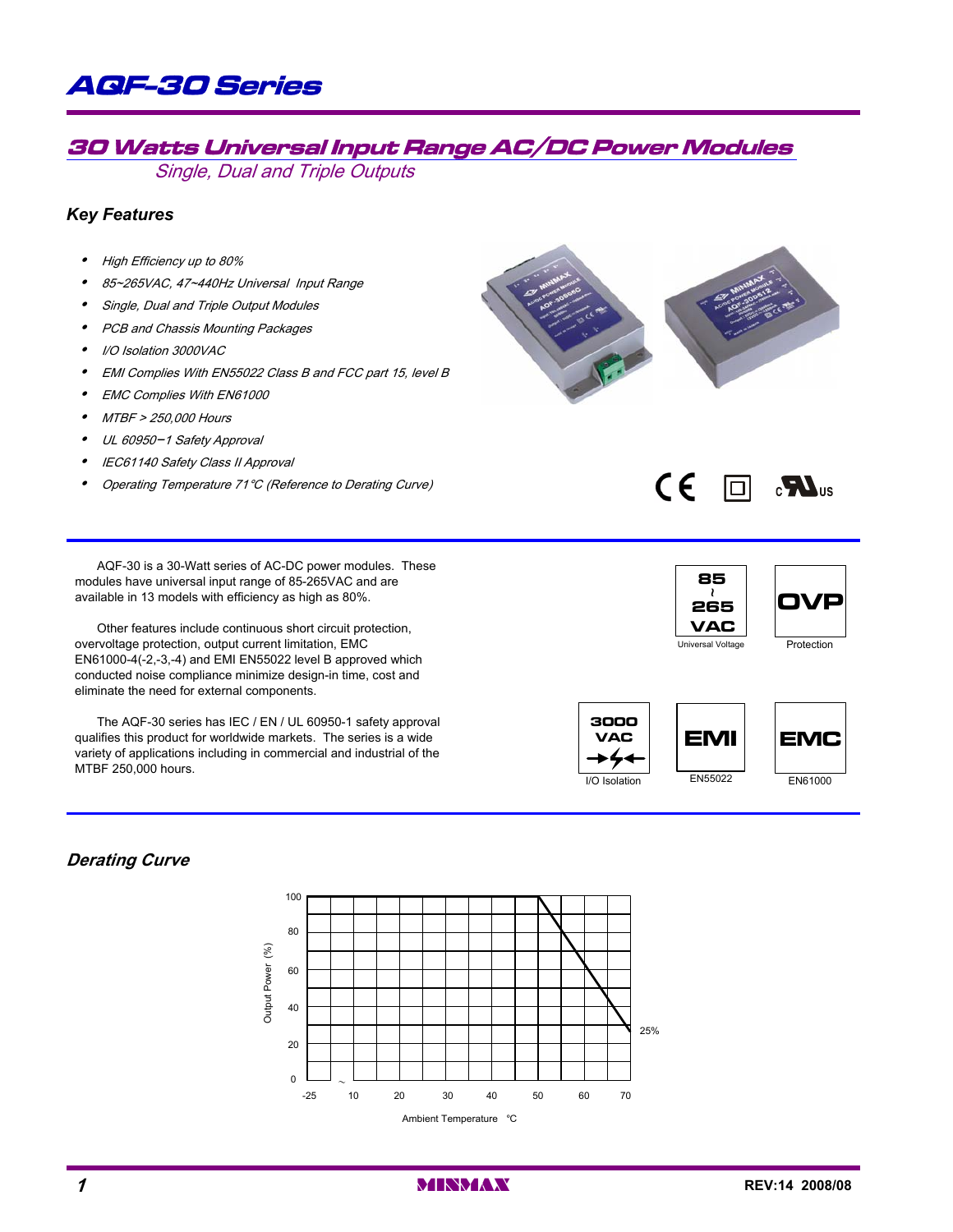

## *Model Selection Guide*

| <b>Model Number</b> | <b>Output</b><br>Voltage | <b>Output Current</b> |        | <b>Capacitive Load</b> |             | <b>Input Current</b> |              |             |
|---------------------|--------------------------|-----------------------|--------|------------------------|-------------|----------------------|--------------|-------------|
|                     |                          |                       |        |                        |             |                      | 115VAC, 60Hz |             |
|                     |                          | Max.                  | Min.   | Peak                   | Max.        | @Max. Load           | @No Load     | @Max. Load  |
|                     | <b>VDC</b>               | mA                    | mA     | mA                     | $U\sqrt{F}$ | mA(Typ.)             | mA(Typ.)     | $\%$ (Typ.) |
| AQF-30S05           | 5                        | 6000                  | 600    |                        | 8000        | 557                  | 60           | 78          |
| AQF-30S12           | 12                       | 2500                  | 250    |                        | 3900        | 543                  | 60           | 80          |
| AQF-30S15           | 15                       | 2000                  | 200    | ___                    | 3900        | 543                  | 60           | 80          |
| AQF-30S24           | 24                       | 1250                  | 125    |                        | 1500        | 543                  | 60           | 80          |
| AQF-30S48           | 48                       | 625                   | 63     | ___                    | 1000        | 543                  | 60           | 80          |
| AQF-30D12           | ±12                      | ±1300                 | ±130   |                        | #1500       | 565                  | 60           | 80          |
| AQF-30D15           | ±15                      | ±1000                 | ±100   | ___                    | #1500       | 543                  | 60           | 80          |
| AOF-30D512          | $*5$                     | 3000                  | 300    | 4500                   | <i>3900</i> | 572                  | 60           | 76          |
|                     | $*12$                    | 1250                  | 125    | 1800                   | 1500        |                      |              |             |
|                     | $*5$                     | 3000                  | 600    | 4500                   | 2200        |                      |              |             |
| AOF-30T512          | 12                       | 600                   | 120    | 900                    | 1500        | 572                  | 60           | 76          |
|                     | $-12$                    | $-600$                | $-120$ | 900                    | 1500        |                      |              |             |
|                     | $*5$                     | 3000                  | 600    | 4500                   | 2200        |                      |              |             |
| AQF-30T512A         | 12                       | 1000                  | 200    | 1500                   | 1500        | 572                  | 60           | 76          |
|                     | $-12$                    | $-250$                | $-50$  | 500                    | 1500        |                      |              |             |
|                     | $*5$                     | 3000                  | 300    | 4500                   | 2200        |                      |              |             |
| AQF-30T515          | 15                       | 500                   | 50     | 750                    | 1500        | 572                  | 60           | 76          |
|                     | $-15$                    | $-500$                | $-50$  | 750                    | 1500        |                      |              |             |
|                     | $*5$                     | 4500                  | 900    | 6000                   | <i>2200</i> |                      |              |             |
| AOF-30T5312P        | $+3.3$                   | <i>1000</i>           | 220    | 1500                   | 2200        | 588                  | 60           | 71          |
|                     | $+12$                    | 250                   | 50     | <i>500</i>             | 1500        |                      |              |             |
|                     | $*3.3$                   | 4000                  | 800    | 5300                   | 2200        |                      |              |             |
| AQF-30T3512P        | $+5$                     | 1500                  | 300    | 2000                   | 2200        | 483                  | 60           | 71          |
|                     | $+12$                    | 250                   | 50     | 500                    | 1500        |                      |              |             |

\***Output floating (see note 8)** # **For each output**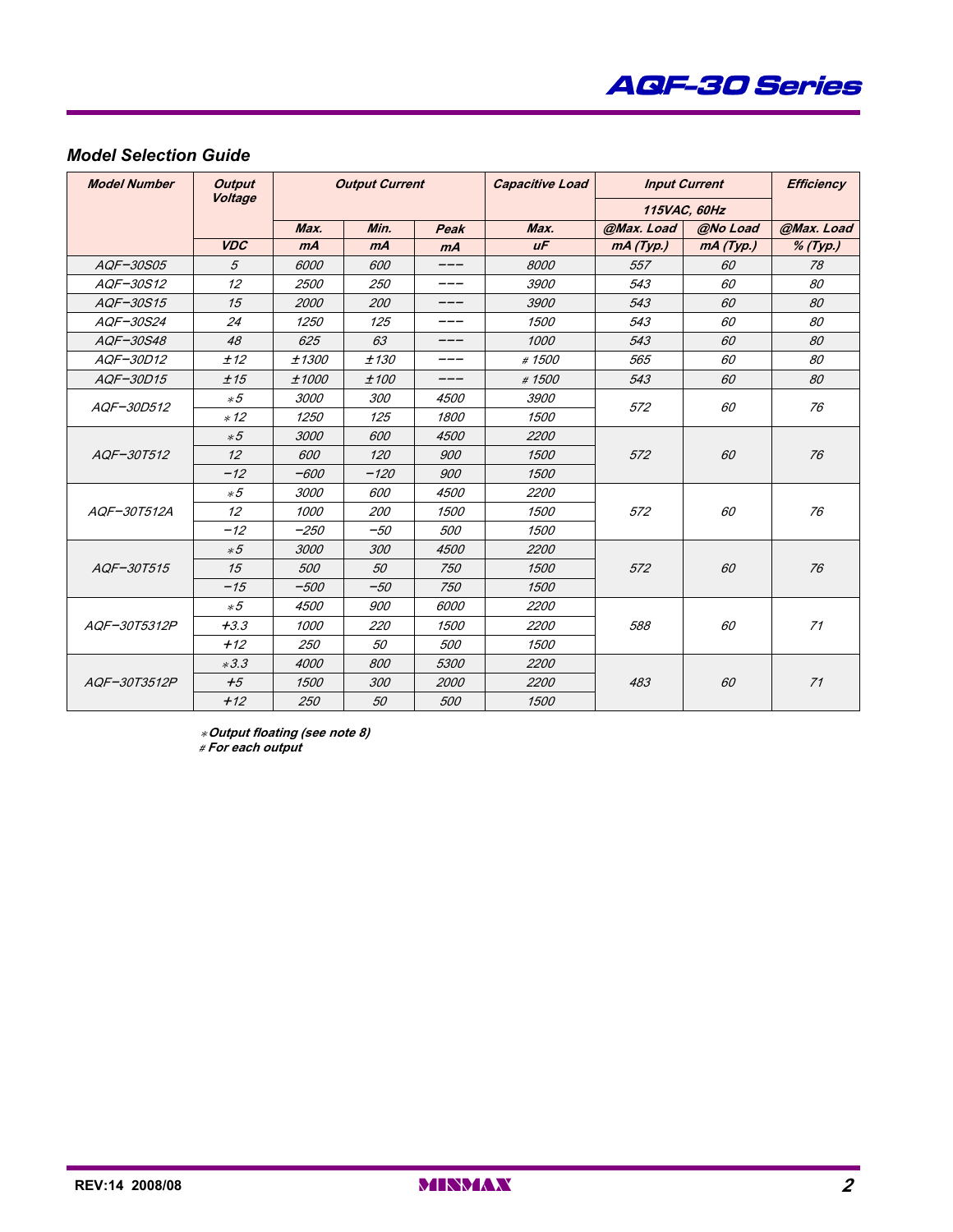# AQF-30 Series

## *Environmental Specifications Note:*

| <b>Parameter</b>             | <b>Conditions</b>   | Min.                                                    | Max.                                                                                   | <b>Unit</b>                     |
|------------------------------|---------------------|---------------------------------------------------------|----------------------------------------------------------------------------------------|---------------------------------|
| <b>Operating Temperature</b> | Ambient             | $-25$                                                   | 71                                                                                     | $\mathcal{C}$                   |
| Storage Temperature          |                     | $-40$                                                   | 85                                                                                     | $\mathcal{C}$                   |
| Humidity                     |                     | ---                                                     | 95                                                                                     | %                               |
| Cooling                      | Free-Air Convection |                                                         |                                                                                        |                                 |
| <b>Conducted EMI</b>         |                     | EN55022 Class B                                         |                                                                                        |                                 |
|                              | Standard            | specification                                           | requirement                                                                            | Performance<br>Criteria         |
|                              | EN61000-4-2         |                                                         | Air $\pm$ 8KV<br>Cont. ±4KV                                                            | B                               |
|                              | EN61000-4-3         | 80~1000MHz 10V/m<br>80% AM1KHz<br>modulation            |                                                                                        | A                               |
| <b>Conducted EMC</b>         | EN61000-4-4         | AC port ±2KV<br>DC, SL, TL ±2KV<br>not less than 1 min. | B                                                                                      |                                 |
|                              | EN61000-4-5         | 1.2/50uS(8/20uS)<br>$AC$ dif. $±1KV$<br>DC 10.5KV       |                                                                                        | B                               |
|                              | EN61000-4-6         |                                                         | 0.15~80MHz 10Vrms<br>(functional earth ports<br>included)<br>80% AM 1kHz<br>modulation | B                               |
|                              | EN61000-4-11        | 30% 10ms<br>60% 100ms<br>95% 5000ms                     |                                                                                        | Β<br>$\cal C$<br>$\overline{c}$ |

- 1. Specifications typical at Ta=+25°C, resistive load, 115VAC, 60Hz input voltage, rated output current unless otherwise noted.
- 2. Ripple & Noise measurement bandwidth is  $0\sim$  20 MHz.
- 3. These power modules require a minimum output loading to maintain specified regulation.
- 4. Operation under no-load conditions will not damage these devices; however they may not meet all listed specifications.
- 5. Other input and output voltage may be available, please contact factory.
- 6. Specifications subject to change without notice.
- 7. Peak current can' t be drawn from all output at the same time.
- 8. Floating (or isolated) output of a power supply that is not connected to any other output.
- 9. To order the power module with chassis mounting style, please add a suffix C (e.g. AQF-30S05C).
- 10. Part Number for DIN-Rail bracket: AC-DIN-02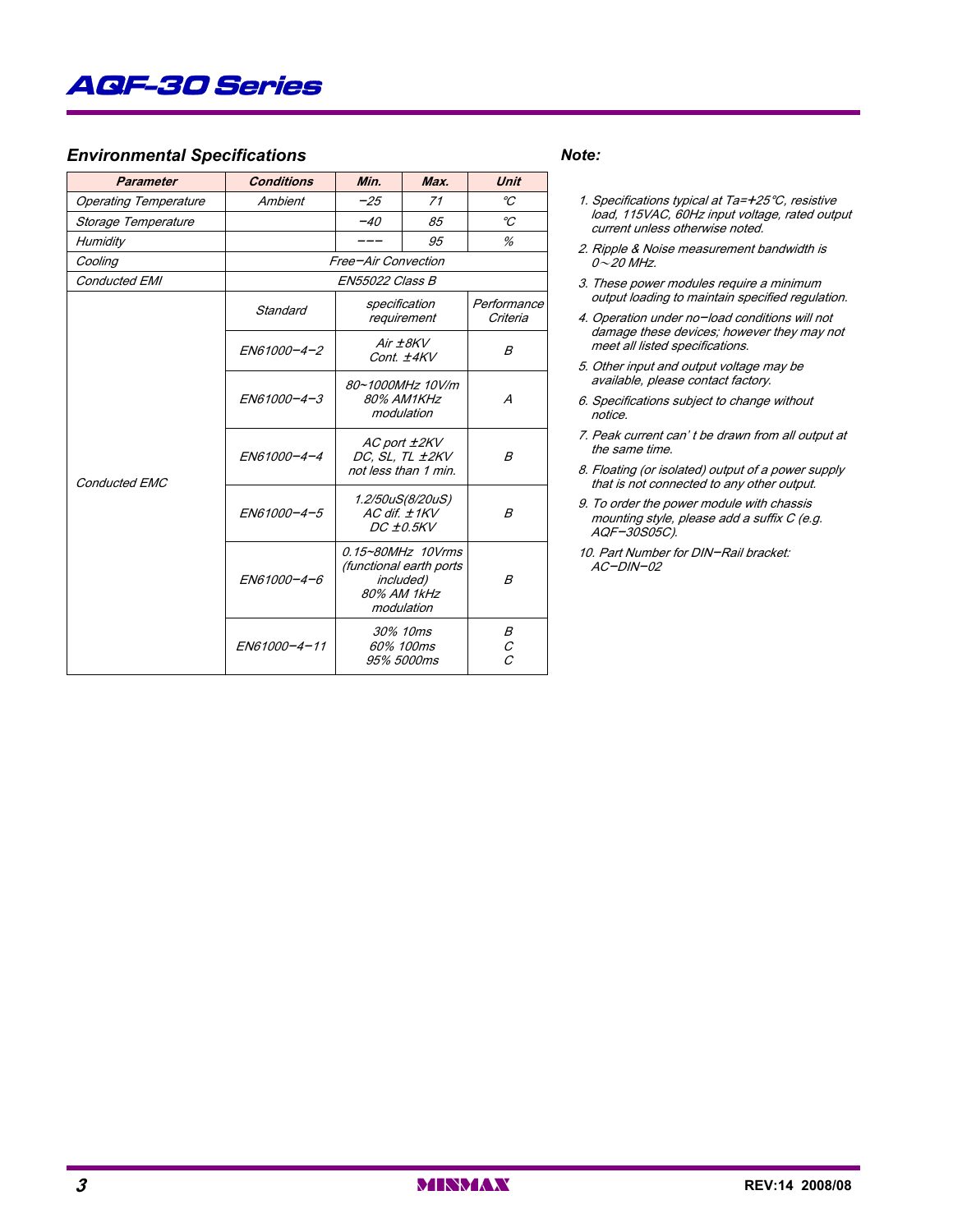

# *Input Specifications*

| <b>Parameter</b>                    | <b>Conditions</b> | Min. | Typ.    | Max.      | Unit       |
|-------------------------------------|-------------------|------|---------|-----------|------------|
| Input Voltage Range                 | All Models        | 85   | $- - -$ | 265       | <b>VAC</b> |
| <b>Input Frequency Range</b>        |                   | 47   | $  -$   | 440       | Hz         |
|                                     | <i>115VAC</i>     | ___  | ———     | <i>20</i> |            |
| Inrush Current (Cold Start at 25°C) | <i>230VAC</i>     | ___  | $- - -$ | 40        |            |

## *Output Specifications*

| <b>Parameter</b>                |           |                                                                                             | Min.                          | Typ.    | Max. | Unit  |      |                        |
|---------------------------------|-----------|---------------------------------------------------------------------------------------------|-------------------------------|---------|------|-------|------|------------------------|
|                                 |           | Single / Dual Output                                                                        |                               | ±1.0    | ±2.0 | %     |      |                        |
| Output Voltage Accuracy         |           |                                                                                             | Dual Positive / Triple Output | Vo1     |      | ±1.0  | ±2.0 | %                      |
|                                 |           |                                                                                             |                               | Vo2&Vo3 |      | ±3.0  | ___  | %                      |
| Line Regulation                 |           |                                                                                             | Vin=Min. to Max.              |         |      | ±0.2  | ±1.0 | %                      |
|                                 |           |                                                                                             | <b>Single Output Models</b>   |         |      | ±0.5  | ±1.0 | %                      |
|                                 |           | lout=Min. to Max.                                                                           | <b>Dual Output Models</b>     |         |      | ±2.5  | ±5.0 | %                      |
| <b>Load Regulation</b>          |           |                                                                                             | Triple Output Models          | Vo1     |      | ±2.5  | ±5.0 | %                      |
|                                 |           |                                                                                             |                               | Vo2&Vo3 |      | ±4.0  | ___  | %                      |
| Cross Regulation-               | Vo1       | Measured output Io = 20% to 100% of rated load<br>Other output are set at 50% of rated load |                               |         |      | ±2.0  | ---  | %                      |
|                                 | $V$ o $2$ |                                                                                             |                               |         |      | ±5.0  |      | %                      |
| Dual Positives / Triple Output  | Vo3       |                                                                                             |                               |         |      | ±5.0  | ___  | %                      |
| Ripple & Noise (20MHz)          |           | 3.3 & 5.0VDC Output Models                                                                  |                               |         |      | 1.5   | 1.8  | $\%V_{\rho\rho}$ of Vo |
|                                 |           |                                                                                             | <b>Other Output Models</b>    |         |      | 1.0   | 1.3  | $\%V_{op}$ of Vo       |
| <b>Over Voltage Protection</b>  |           | Zener diode clamp                                                                           |                               |         |      | 120   | ___  | % of Vo                |
| Temperature Coefficient         |           |                                                                                             |                               |         |      | ±0.02 |      | $\%$ /°C               |
| Overshoot                       |           |                                                                                             |                               |         |      |       | 5    | %                      |
| <b>Current Limitation</b>       |           | 85VAC, Hiccup technique, auto-recovery                                                      |                               |         | 105  |       |      | %                      |
| <b>Short Circuit Protection</b> |           | Hiccup mode, indefinite (automatic recovery)                                                |                               |         |      |       |      |                        |

## **General Specifications**

| <b>Parameter</b>              | <b>Conditions</b>                          | Min.        | Typ. | Max. | Unit           |
|-------------------------------|--------------------------------------------|-------------|------|------|----------------|
| <b>Isolation Voltage</b>      | Input to Output, 60 Seconds                | <i>3000</i> |      |      | <i>VAC</i>     |
| <b>Isolation Test Voltage</b> | Input to Output, Flash Tested for 1 Second | <i>4700</i> |      |      | <i>VDC</i>     |
| <b>Isolation Resistance</b>   | <i>500VDC</i>                              | <i>100</i>  |      |      | $M\Omega$      |
| <b>Switching Frequency</b>    |                                            |             | 100  |      | KHz            |
| Hold-up Time                  | <i><b>115VAC. 60Hz</b></i>                 |             | 20   |      | ms             |
| <b>MTBF</b>                   | MIL-HDBK-217F @ 25°C, Ground Benign        | <i>250</i>  |      |      | <b>K</b> Hours |

## **Input Fuse**

| All Models                  |                       |  |  |  |
|-----------------------------|-----------------------|--|--|--|
| Built-in Fuse               | <i>3.5A / 250VAC</i>  |  |  |  |
| External Fuse (Recommended) | 1.5A Slow - Blow Type |  |  |  |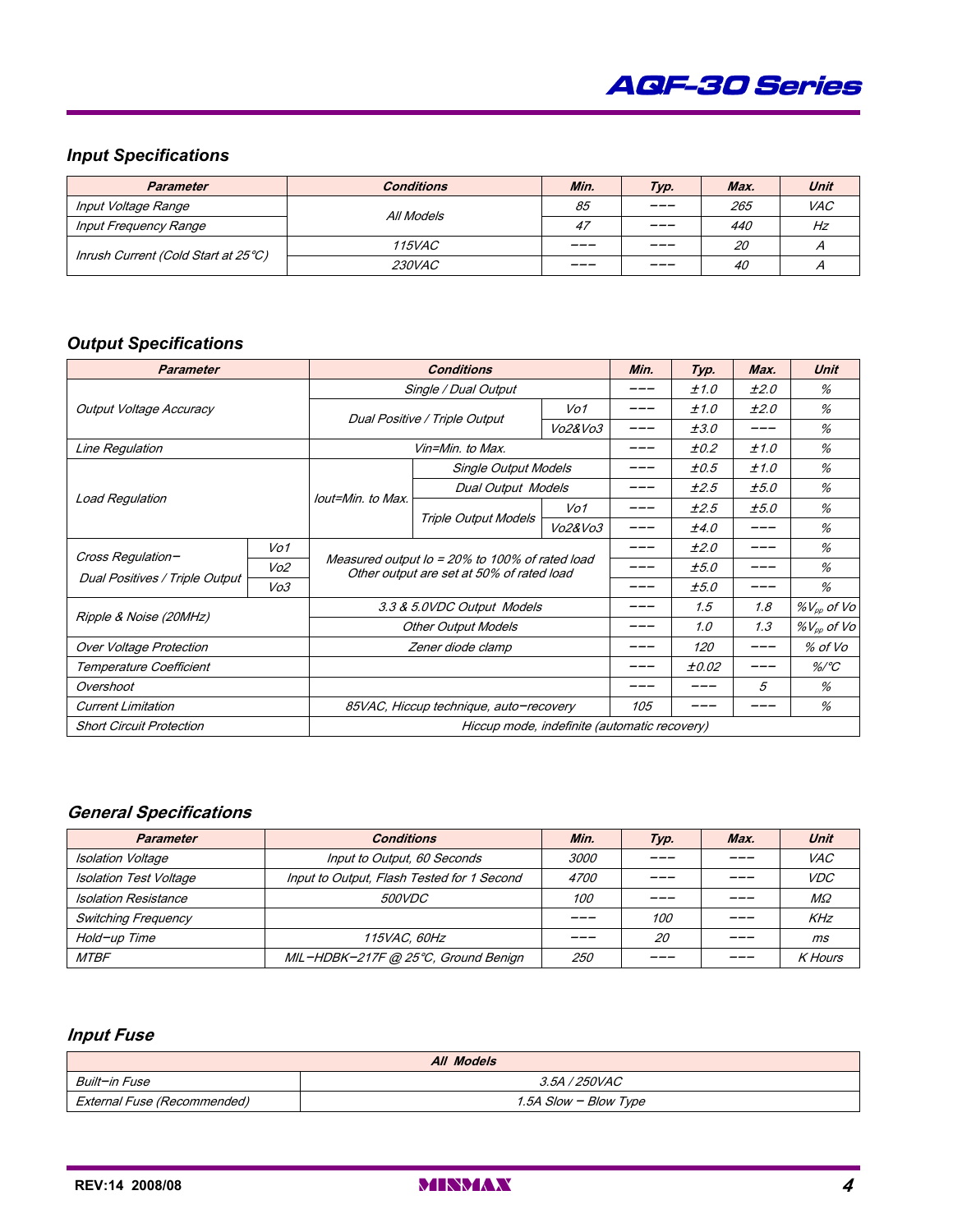

## **Block Diagram**

**Single Output**



## **Dual Output 1**



### **Dual Output 2**



## **Triple Output 1**



### **Triple Output 2**

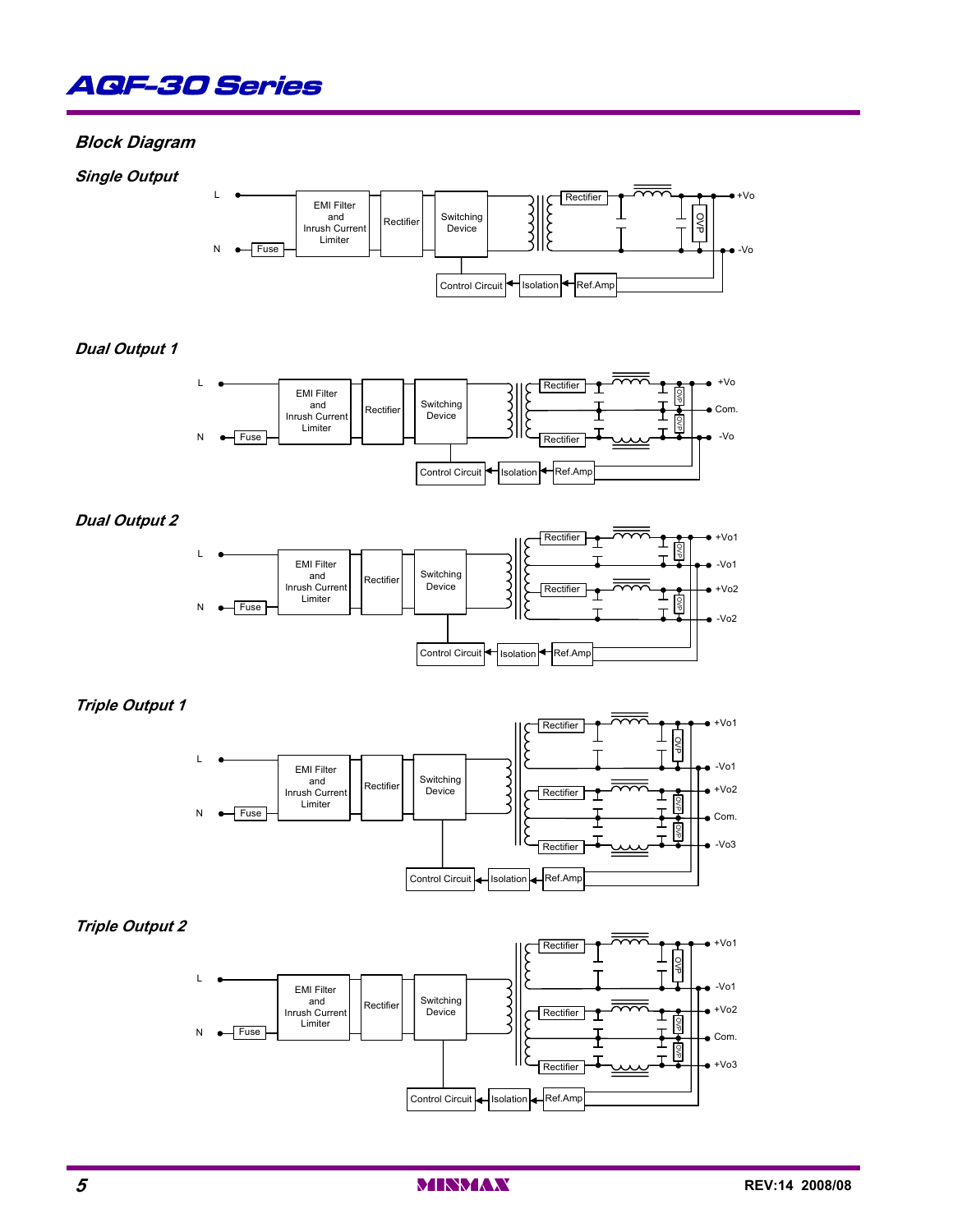

## **Mechanical Dimensions Pin Connections**

#### **PCB** mounting



| Pin              | <b>Single</b><br><b>Output</b> | <b>Dual</b><br><b>Output1</b> | <b>Dual</b><br>Output2 | <b>Triple</b><br><b>Output1</b> | <b>Triple</b><br>Output2 |  |  |
|------------------|--------------------------------|-------------------------------|------------------------|---------------------------------|--------------------------|--|--|
| 1                | $AC(N)$ – AC Neutral           |                               |                        |                                 |                          |  |  |
| $\boldsymbol{z}$ | $AC(L) - AC Line$              |                               |                        |                                 |                          |  |  |
| 3                | $+$ <i>Vout</i>                | $+$ <i>Vout</i>               | $+$ <i>Vout2</i>       | $+$ <i>Vout2</i>                | $+$ <i>Vout2</i>         |  |  |
| 4                | No Pin                         |                               | $+$ <i>Vout1</i>       | $+$ <i>Vout1</i>                | $+$ <i>Vout1</i>         |  |  |
| 5                | $-Vout$                        | Common                        |                        | Common 2/3                      | Common 2/3               |  |  |
| 6                | No Pin                         |                               | $-Vout1$               | $-Vout1$                        | $-Vout1$                 |  |  |
| 7                | NC <sup></sup>                 | $-Vout$                       | NС                     | $-Vout3$                        | $+$ <i>Vout3</i>         |  |  |

#### NC: No Connection

#### **Physical Characteristics**

| <i>Case Size</i> | ÷ | 88.9×63.5×21.5 mm<br>3.50x2.50x0.85 inches |
|------------------|---|--------------------------------------------|
| Case Material    |   | : Plastic resin + Fiberglass               |
| Weight           |   | : 177q                                     |
| Flammability     |   | UL94V-0                                    |





### **Chassis mounting Pin Connections**

| Pin            | <b>Single</b><br><b>Output</b> | <b>Dual</b><br>Output1 | <b>Dual</b><br>Output2 | <b>Triple</b><br>Output1 | <b>Triple</b><br>Output2 |  |  |
|----------------|--------------------------------|------------------------|------------------------|--------------------------|--------------------------|--|--|
| 1              | $AC(N)$ – AC Neutral           |                        |                        |                          |                          |  |  |
| $\overline{z}$ | $AC(L) - AC Line$              |                        |                        |                          |                          |  |  |
| 3              | $+$ <i>Vout</i>                | $+$ <i>Vout</i>        | $+$ <i>Vout2</i>       | $+$ <i>Vout2</i>         | $+$ <i>Vout2</i>         |  |  |
| 4              | NC <sub></sub>                 |                        | $+$ <i>Vout1</i>       | $+$ <i>Vout1</i>         | $+$ <i>Vout1</i>         |  |  |
| 5              | Common<br>$-Vout$              |                        | $-Vout2$               | Common 2/3               | Common 2/3               |  |  |
| 6              | NC <sub></sub>                 |                        | $-Vout1$               | $-Vout1$                 | $-V$ out1                |  |  |
| 7              | NC <sub></sub>                 | -Vout                  | NC <sub></sub>         | $-Vout3$                 | $+$ <i>Vout3</i>         |  |  |

#### NC: No Connection

#### **Physical Characteristics**

| <i>Case Size</i> | 112.0x63.8x25.6 mm<br>4.41x2.51x1.01 inches |
|------------------|---------------------------------------------|
| Case Material    | : Plastic resin + Fiberglass                |
| Weight           | : 191q                                      |
| Flammability     | <i>UL94V-0</i>                              |